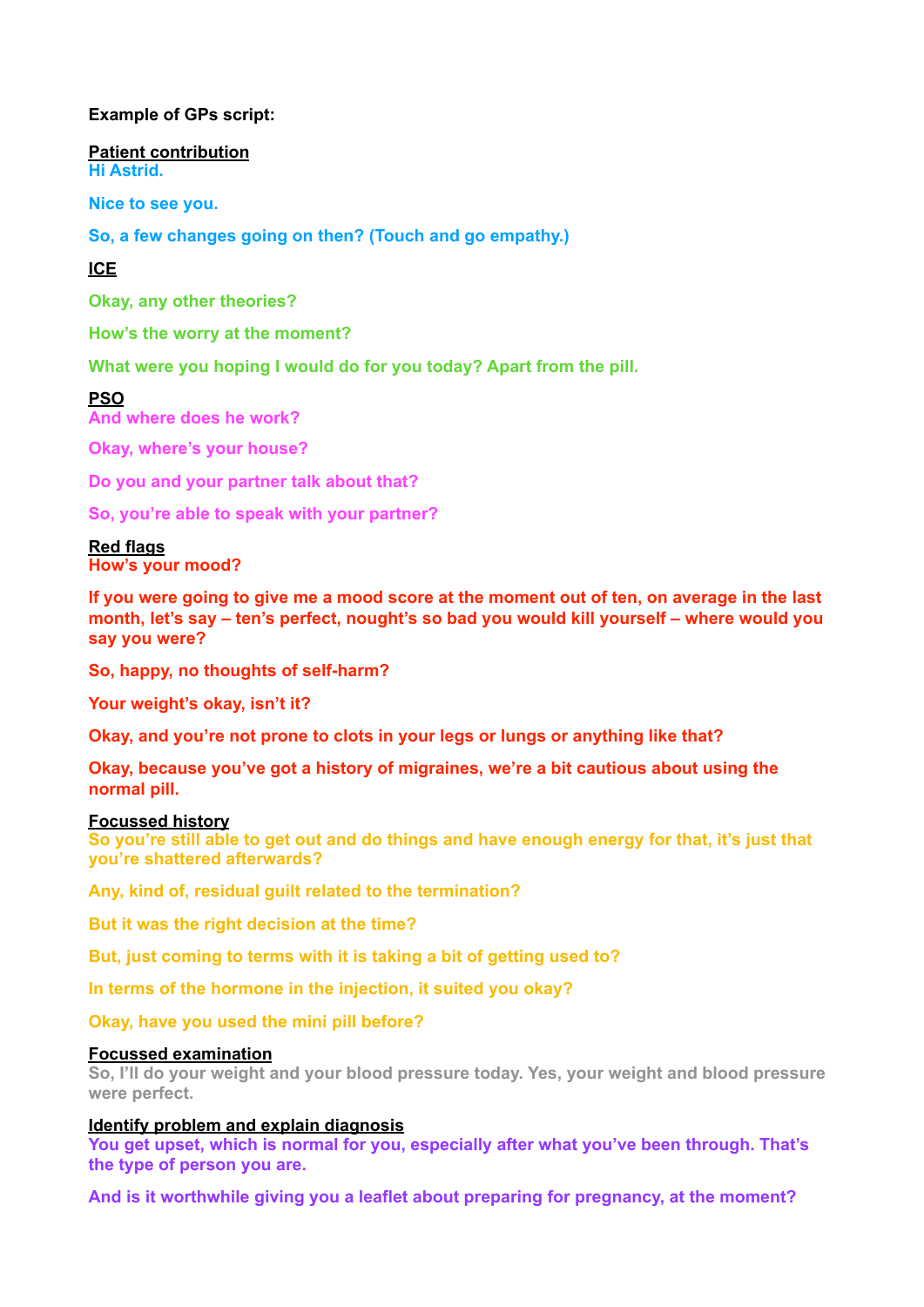### **Check understanding**

**Is that all right?** 

**Have I missed anything?** 

**Do you need anything clarifying?** 

**Develops management plan / shares management plan** 

**There's probably not much point in doing additional blood tests, because your periods are fine, aren't they, on the pill that you're on.** 

**So, what method would you prefer?** 

**Okay, have you used the mini pill before?** 

**Cerelle – and that suited you okay when you were using it, didn't have any major issues with it?** 

**..but it's not prone to causing migraines or being a risky thing, so if you're happy—you're quite good at taking pills regularly. Should we do that for the contraception?** 

**I'll offer you something else for your rosacea if you're interested.** 

 **Shall I give you six months' worth of the mini pill?** 

**I can give you more, if you need.** 

**Let's overlap, just to get you used to taking it again.** 

**Now, there is a new-ish treatment out for acne rosacea that seems to be quite effective; the rosacea may well be down to a sensitivity to a mite that's in the skin anyway – can't cure it, but oftentimes, there's a new cream that can get rid of this mite temporarily and make you much less prone to getting the pustules. So that might be helpful – still worthwhile avoiding anything that causes you to flush, because that can trigger your rosacea off. So, we'll give you an anti-mite treatment and see how you get on with that, if it's helpful, you can have it again if you need to. (I would not recommend for you to use this in pregnancy or if you are planning to conceive.)** 

**It's not cheap, this stuff, so… I'd recommend that you put it on after your evening meal, just once a day.** 

### **Safety net and follow up**

**Well, if you're getting bad headaches with the Cerelle we should think about it,** 

**So, this is an every-single-day pill, if you've not taken anything in the last twenty-four hours you've got, theoretically, no protection.** 

**Nothing's one hundred percent, but if you're using it regularly, it's pretty reliable. I'll give you a leaflet about preparing for pregnancy.** 

**So, because it's a relatively new treatment, I haven't encountered anybody having any problems with it, let me know if it doesn't suit you.** 

 **If you could let me know if you think it's helpful just so that I know for future reference.** 

**It'll take a couple of weeks before you start to see a response to it, potentially might irritate you in the first instance, but if it's majorly irritating, stop using it and let me know – it may take as long as three months before you see a response to it, if there's no response after three months, let me know.** 

**So if the tiredness and coldness are getting on top of you more than usual, by all means come back, but I think they're probably normal-ish for you, aren't they?**